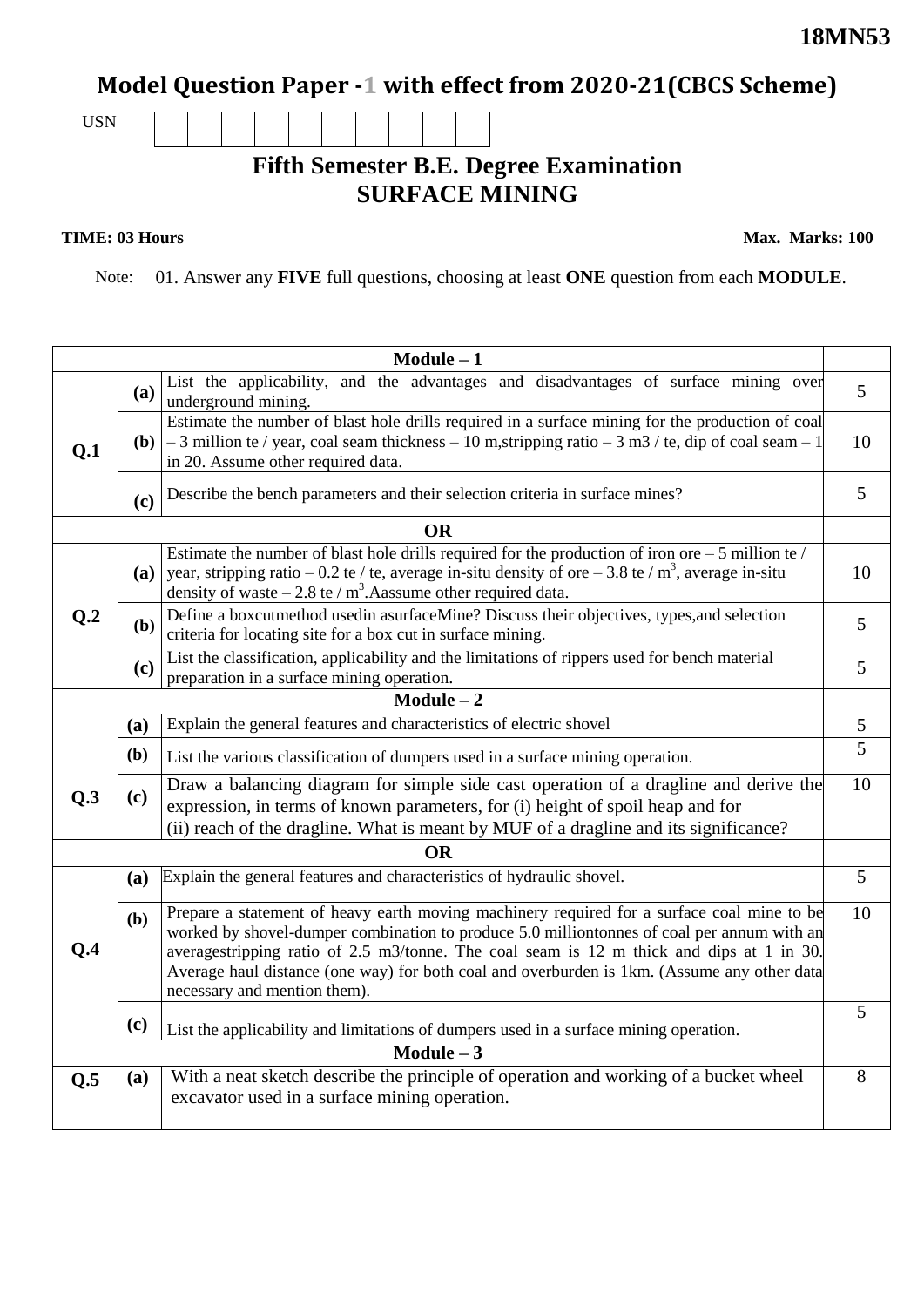## **18MN53**

|      | Explain the methods of working using Continuous Surface Miner during various<br>(b)<br>mining operation. |                                                                                                                                                                                                 |                 |  |  |  |  |
|------|----------------------------------------------------------------------------------------------------------|-------------------------------------------------------------------------------------------------------------------------------------------------------------------------------------------------|-----------------|--|--|--|--|
|      | List the advantages of HAC over traditional truck haulage system in open pit mine<br>(c)                 |                                                                                                                                                                                                 |                 |  |  |  |  |
|      |                                                                                                          | applications.                                                                                                                                                                                   |                 |  |  |  |  |
|      |                                                                                                          | <b>OR</b>                                                                                                                                                                                       |                 |  |  |  |  |
|      | (a)                                                                                                      | Calculate the annual capacity of a bucket wheel excavator (operating in 3 shifts) having<br>the following dimensions:                                                                           |                 |  |  |  |  |
| Q.6  |                                                                                                          | (i)Wheel dia-6.2m (ii)number of buckets on the wheel-12 (iii) individual bucket                                                                                                                 |                 |  |  |  |  |
|      |                                                                                                          | capacity -380 lit (iv) cutting speed at the knife edge -2.6 m/sec (v) % swell of the                                                                                                            |                 |  |  |  |  |
|      | material to be excavated -18 and (vi) fill factor -85% (vii)number of working days/year                  |                                                                                                                                                                                                 |                 |  |  |  |  |
|      |                                                                                                          | is 365 and (viii)utilization factor is 0.75.                                                                                                                                                    |                 |  |  |  |  |
|      | ( <b>b</b> )                                                                                             | List the merits and demerits of belt conveyor systems over truck haulage system in a<br>surface mine.                                                                                           | 5 <sup>5</sup>  |  |  |  |  |
|      | (c)                                                                                                      | List the advantages and disadvantages of Continuous Surface Minerin comparison<br>to other types of excavators.                                                                                 | $5\overline{)}$ |  |  |  |  |
|      |                                                                                                          | $Module - 4$                                                                                                                                                                                    |                 |  |  |  |  |
|      | (a)                                                                                                      | Explain the different types of In-pit Crushing System in surface mining operation.                                                                                                              | 10              |  |  |  |  |
|      | (b)                                                                                                      | What are the different methods adopted for extraction of 'primary blocks' in mining of<br>industrial/commercial granite? Describe any one of these methods indicating their                     | 10              |  |  |  |  |
| Q.7  |                                                                                                          | merits and demerits.                                                                                                                                                                            |                 |  |  |  |  |
|      |                                                                                                          | <b>OR</b>                                                                                                                                                                                       |                 |  |  |  |  |
|      | (a)                                                                                                      | List the applicability and limitations of In-pit Crushing and conveying System                                                                                                                  | 10              |  |  |  |  |
| Q.8  | (b)                                                                                                      | Describe a suitable method adopted for extraction of 'primary blocks' in mining of<br>industrial/commercial marbles? Describe any one of these methods indicating their<br>merits and demerits. | 10              |  |  |  |  |
|      |                                                                                                          | $Module - 5$                                                                                                                                                                                    |                 |  |  |  |  |
|      | (a)                                                                                                      | Enumerate the factors influencing the stability of slopes in a surface mining.                                                                                                                  | 5               |  |  |  |  |
|      | (b)                                                                                                      | List the different types of highwall slopes in a surface mines.                                                                                                                                 | $5\overline{)}$ |  |  |  |  |
| O.9  | (c)                                                                                                      | Describe the different modes of failures in highwall slopes in a surface mining.                                                                                                                | 10              |  |  |  |  |
|      |                                                                                                          | <b>OR</b>                                                                                                                                                                                       |                 |  |  |  |  |
|      | (a)                                                                                                      | Describe the various slope stabilization and monitoring techniques in a surface mine.                                                                                                           | 10              |  |  |  |  |
| Q.10 | (b)                                                                                                      | List the different types of mine slopes in a surface mines.                                                                                                                                     |                 |  |  |  |  |
|      | (c)                                                                                                      | Describe the various Slope stability assessment techniques in a surface mine<br>operaration.                                                                                                    | 6               |  |  |  |  |
|      |                                                                                                          |                                                                                                                                                                                                 |                 |  |  |  |  |